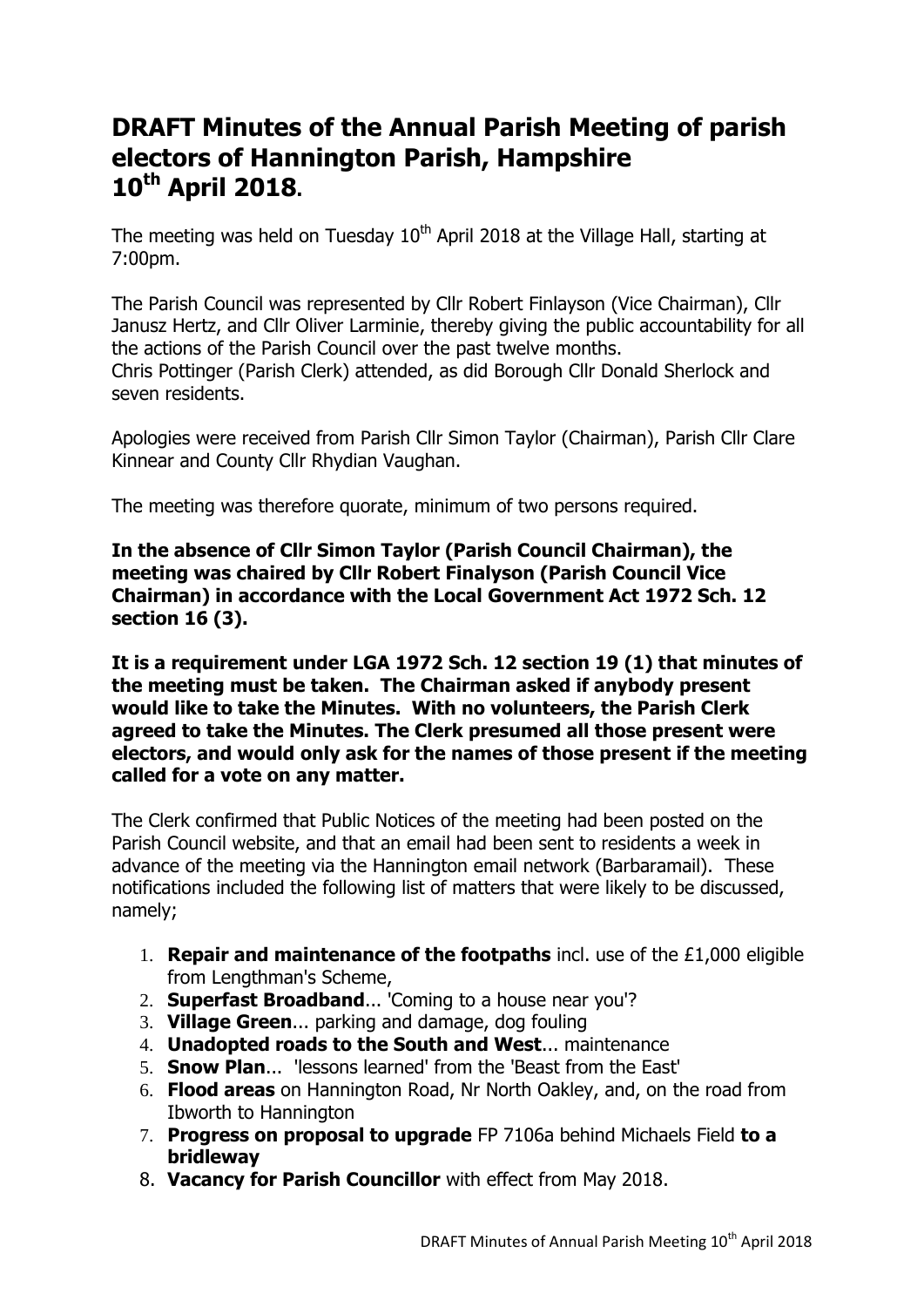# **Minutes of the Annual Parish Meeting held on 20 th April 2017.**

The draft Minutes of the previous year's meeting had been circulated  $23<sup>rd</sup>$  April 2017 and had been posted on the new Hannington Parish Council website in advance of the meeting. A copy of the DRAFT Minutes had again been attached to the Public Notice of this year's Meeting.

# **DECISION: the Minutes, as drafted and circulated, were adopted at the meeting, with no amendments.**

The Clerk quickly went through the Minutes identifying 'ACTIONS'. He updated the meeting on their status. There were no 'Outstanding Actions' from the Annual Parish Meeting held 20<sup>th</sup> April 2017.

The Chairman then opened and asked if there were any other items that those present wanted to discuss. As there were none, the meeting to discuss each of the items.

1. **Repair and maintenance of the footpaths** incl. use of the £1,000 eligible from Lengthman's Scheme,

# Bertha's Lane

Cllr Hertz gave an update. He informed the meeting the Parish Council had received confirmation from HCC Highways Dept that the full £1,000 that had NOT been spent by the Council in 2017/18 could be rolled forward into 2018/19. He explained that the work undertaken by Tim May, Kingsclere estates, had been very well received. The Clerk was asked to record the thanks of residents for the work he had undertaken.

The clearance of undergrowth and ivy on mature trees along the Lane had been undertaken by the Lengthsmen. This work was in anticipation of the HCC Highways arborealist to investigate the state of the trees and to recommend and agree what further tree work was necessary. The intention had been for the Lengthsman to be employed to undertake much of this work on behalf of the Parish Council. However, to date, the BDBC arboreal consultant had not visited the site. This work is planned to be undertaken in 2018.

Cllr Hertz also gave an update on the progress made to upgrade Bertha's lane from a footpath to a bridleway (see minute 7 below).

# Status of Footpaths in general

Cllr Hertz said that a minimum of 25% of the Lengthsman's resources must be used for repair and maintenance of footpaths. He drew attention to an area of 10ft wide by 30ft long of the BW7110 bridleway adjacent to Halves Wood about 75 metres from the junction with BW7112 that has dire problems caused by standing water and then horses hooves; even in the summer. Cllr Hertz was planning to contact Tim May and ask if he had any spare 'hard core' that could be put down and levelled. Pat Sarsfield-Hall advised the meeting that unless a suitable 'terran' was laid first,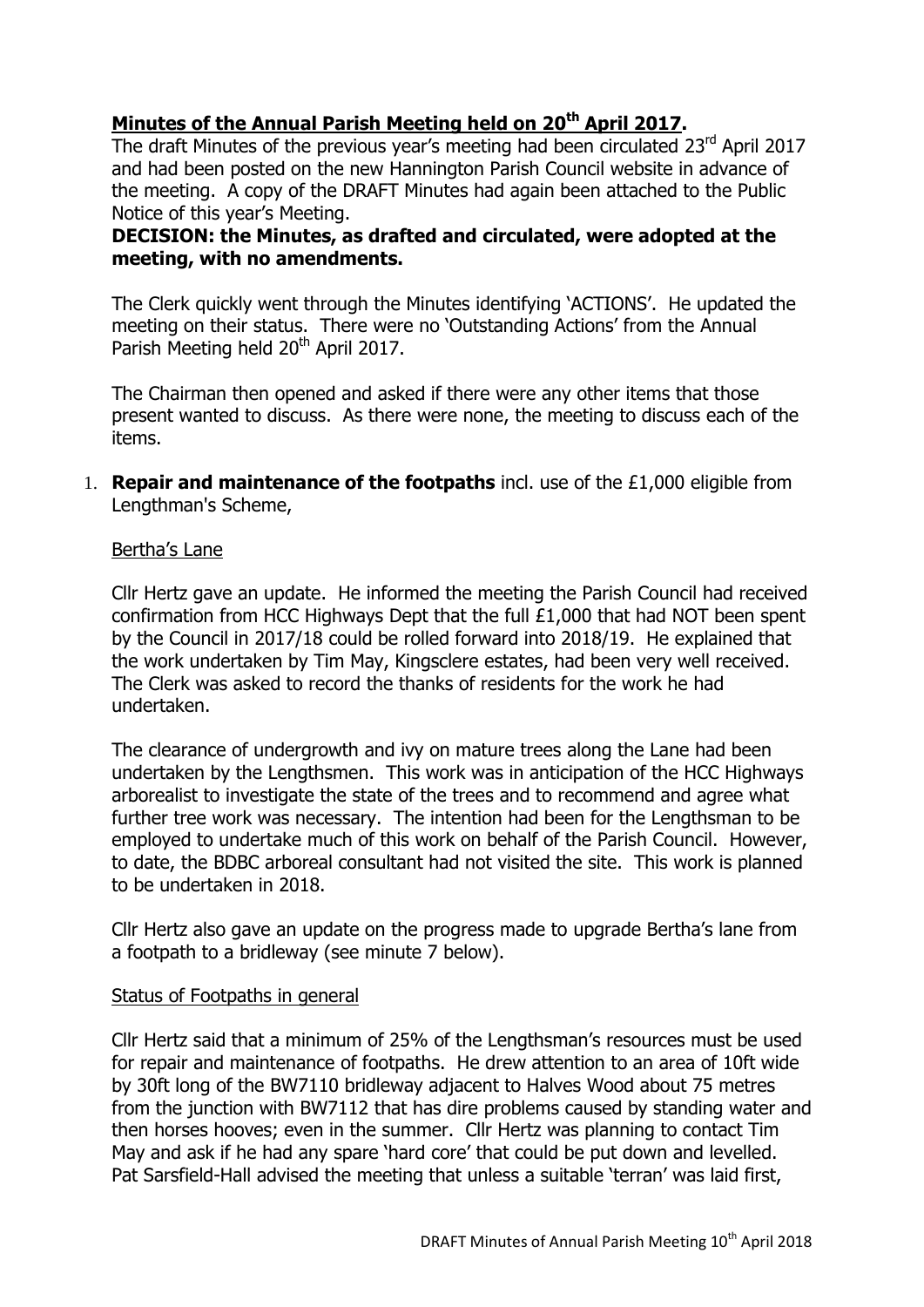the hard core would simply be trodden down, and in a short period of time the problem would 're-surface'. Pat said that he had a suitable length of terran that could be used. The meeting thanked Pat for his generosity.

# **ACTION: Cllr Hertz and Pat Sarsfield-Hall**

2. **Superfast Broadband**... 'Coming to a house near you'?

Cllr Hertz gave a summary of his understanding of the latest situation regarding the upgrading of Broadband in Hannington village. He explained that the planned local road closure by BT between  $14<sup>th</sup>$  May and  $25<sup>th</sup>$  May is for the installation of a fibre cabinet designated Kingsclere 8 for 'superfast' broadband to the village. The planned outcome is for the new cabinet to be sited near Moneypenny Cottage with cable routes installed for both power and BT cable connectivity. Superfast Broadband may therefore be available to Hannington residents within the following 3-4 months.

He explained that the new Superfast Broadband service would still be delivered from the fibre cabinet to resident's houses using the existing copper cables as at present. Residents would NOT have their road/pavement/driveway dug up! When the 'fibre' service becomes available it would simply be a matter of contacting your service provider, signing a new contract and the change being made by BT Openreach.

In response to a question from residents, Cllr Hertz said that information can be found at HCC website <https://www.hampshiresuperfastbroadband.com/> as to the status of superfast broadband at a particular postcode. He encouraged residents to 'Register their interest' and Hampshire County Council would then email them as soon as the superfast broadband service becomes available at their postcode.

Cllr Hertz stated that this initiative would only benefit residents in Hannington Village and would not roll out to the other four satellites of Plantation Hill, North Oakley, Ibworth and White Lane at this time. The Parish Council would continue to press the HCC Superfast Broadband Programme for options for the supply of superfast broadband to these areas once superfast broadband had been delivered to the village.

# 3. **Village Green**... parking and damage, dog fouling, and MIllenium Stone

There was substantial discussion on the damage caused to the village green by large vehicles and by ad hoc parking. On (somewhat rare) occasions, when the vehicle owner was known, the costs of remedial work had been 'recovered'. Unfortunately, in the majority of cases the identity of the person whose vehicle had caused the damage was not known.

The meeting concluded that the 'balanced' approach by the Parish Council, where sturdy 'short, telegraph poles' were inserted by Pat Sarsfield-Hall was probably as far as the Council should go at this time.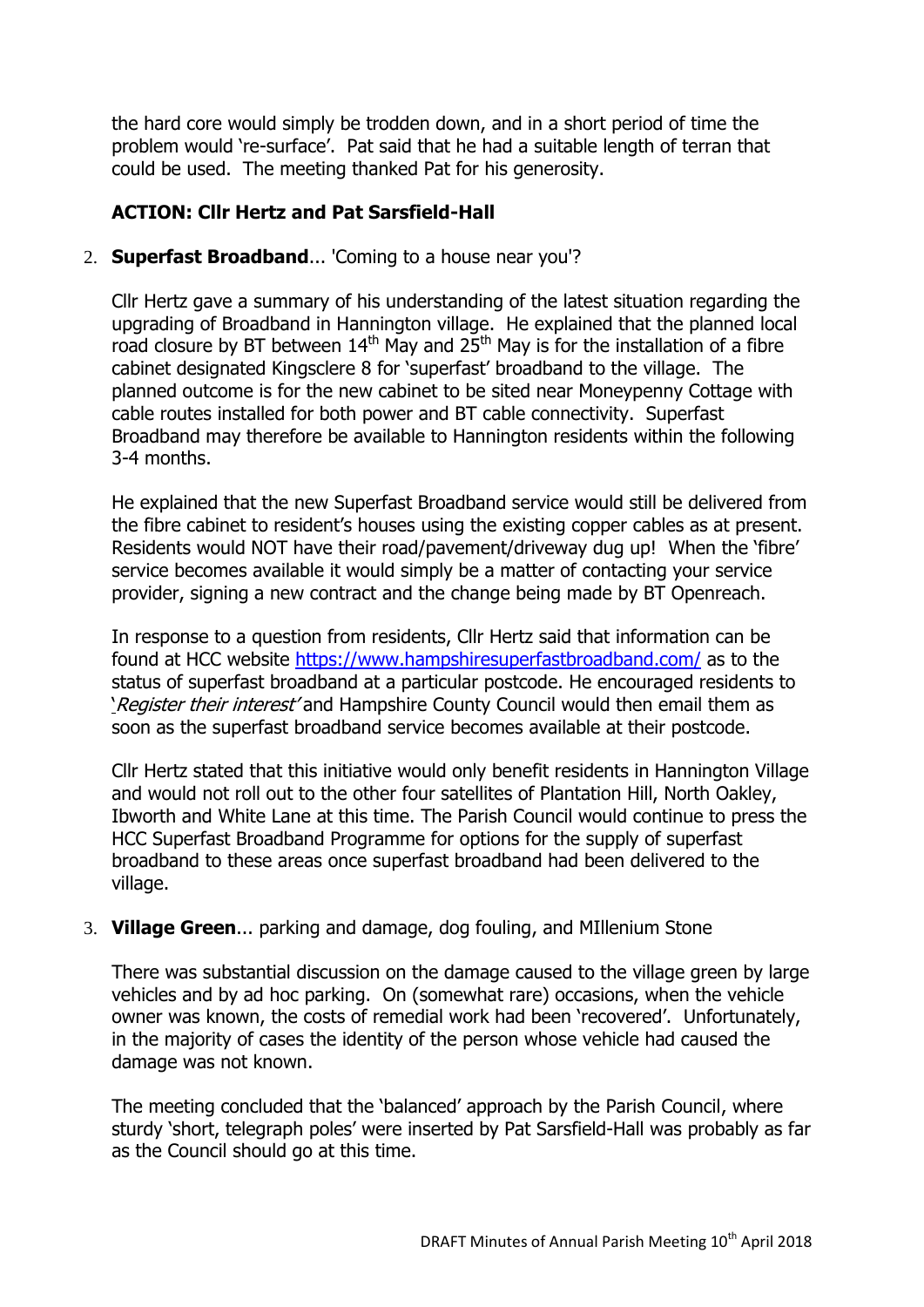#### Dirt etc. on road

A resident drew attention to the dirt and mud that was building up one of the unadopted roads, and that there was substantial puddle on one of the corners of the village green.

**ACTION:** The Parish Council said it would look at the status of the road surface, and see what action, if any, it would take.

# Dog Fouling

It was the general consensus that the state of the village green with regards 'dog fouling' had improved recently. However, there was a note of caution as the number of dogs on the village green tended to increase in Spring/Summer.

The meeting agreed with the Parish Council that the best way to proceed was for the Clerk to re-issue a statement to residents that dog fouling is an offence, and is illegal with a substantial financial penalty. The statement from the Clerk would also include a link to the BDBC website for the public/residents to report such incidents. The statement would also be posted by the Clerk on the HPC website.

# **ACTION: Clerk**

#### Lambing season

Though not directly related to the village green, the meeting recognised that 'uncontrolled' dogs continued to be a real problem to farmers, especially at lambing time. The Parish Council would re-issue its previous warning including that farmers have a legal right to shoot a dog if it is considered to be worrying his sheep!

# **ACTION: Clerk**

#### Millenium Stone

A resident suggested that the Millenium Stone on the village green would benefit from a clean. Pat Sarsfield-Hall said that he may have the appropriate 'cleaning agent', and would try it out on a small portion. If it works, the Parish Council would arrange for the stone to be cleaned.

# **ACTION: Pat Sarsfield-Hall and Parish Council**

# 4. **Un-adopted roads to the South and West**... maintenance

Despite not having a need to use the un-adopted roads, the Parish Council (as a frontager) explained that it had created an Earmarked Reserve that would be sufficient over time to meet its financial obligations to contribute towards the repair and maintenance of the two un-adopted roads to the South and West of the Village Green. The Chairman is in the process of writing to those residents and frontagers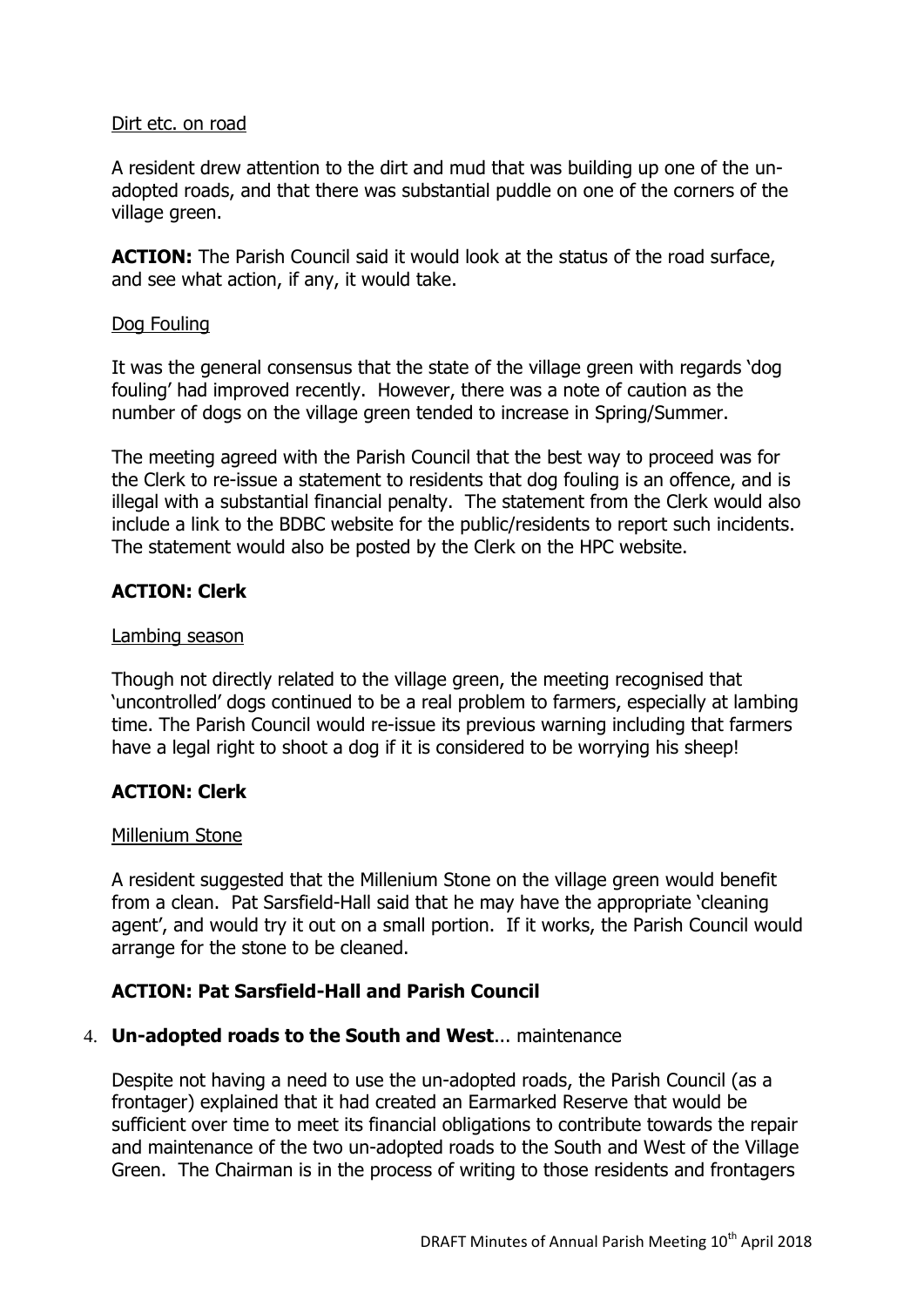that make use of these two roads (to gain access to their properties) with regard to their plans for funding their portion of the maintenance liability.

The Parish Council said that it was looking for a 'voluntary commitment' by the residents. Cllr Hertz said that although the two roads were un-adopted, the Highways Authority could, it if deemed the state of the road was a Health and Safety risk, undertake the work and seek to recover its costs from the frontagers.

In this context, a resident drew attention to Section 207 of the Highways Act 1980. Unfortunately, as there is no Wi-Fi access in the Village Hall, the Clerk was not able to access the relevant Section and so discussion was not possible on the implications of this Section. However, for information purposes, that Section of the Highways Act 1980 is reproduced below.

#### **Section 207: Provisional apportionment of expenses.**

(1)In a provisional apportionment of expenses of street works under the private street works code, the apportionment of expenses between the premises liable to be charged with them shall, subject to the provisions of this section, be made according to the frontage of the respective premises.

(2)The street works authority may, if they think just, resolve that in settling the apportionment regard shall be had to the following considerations:—

(a)the greater or less degree of benefit to be derived by any premises from the street works;

(b)the amount and value of any work already done by the owners or occupiers of any premises.

(3)The authority may—

(a)if they think just, include in the apportionment any premises which do not front the street, but have access to it through a court, passage, or otherwise, and which will, in the opinion of the authority, be benefited by the works, and

(b)fix, by reference to the degree of benefit to be derived by those premises, the amount to be apportioned on them.

# 5. **Snow Plan**... 'lessons learned' from the 'Beast from the East'

The Clerk informed the meeting that he had written to HCC Highways, on behalf of the Parish Council, to get information on the role of local farmers with regards to snow clearing and, in particular, which farmers were sub-contracted by the County Council, and which roads were they designated to maintain. The response from HCC Highways had been very disappointing… saying they could not provide the information as it would be in breach of the Data Protection Regulations! Without this information, the Parish Council is unable to identify and publicise priority routes into and out of the village and its four satellites. The County Council were also not willing to enter into any two-way communication with the Parish Council in an effort to identify problem areas as they developed, or to work to prioritise key through routes.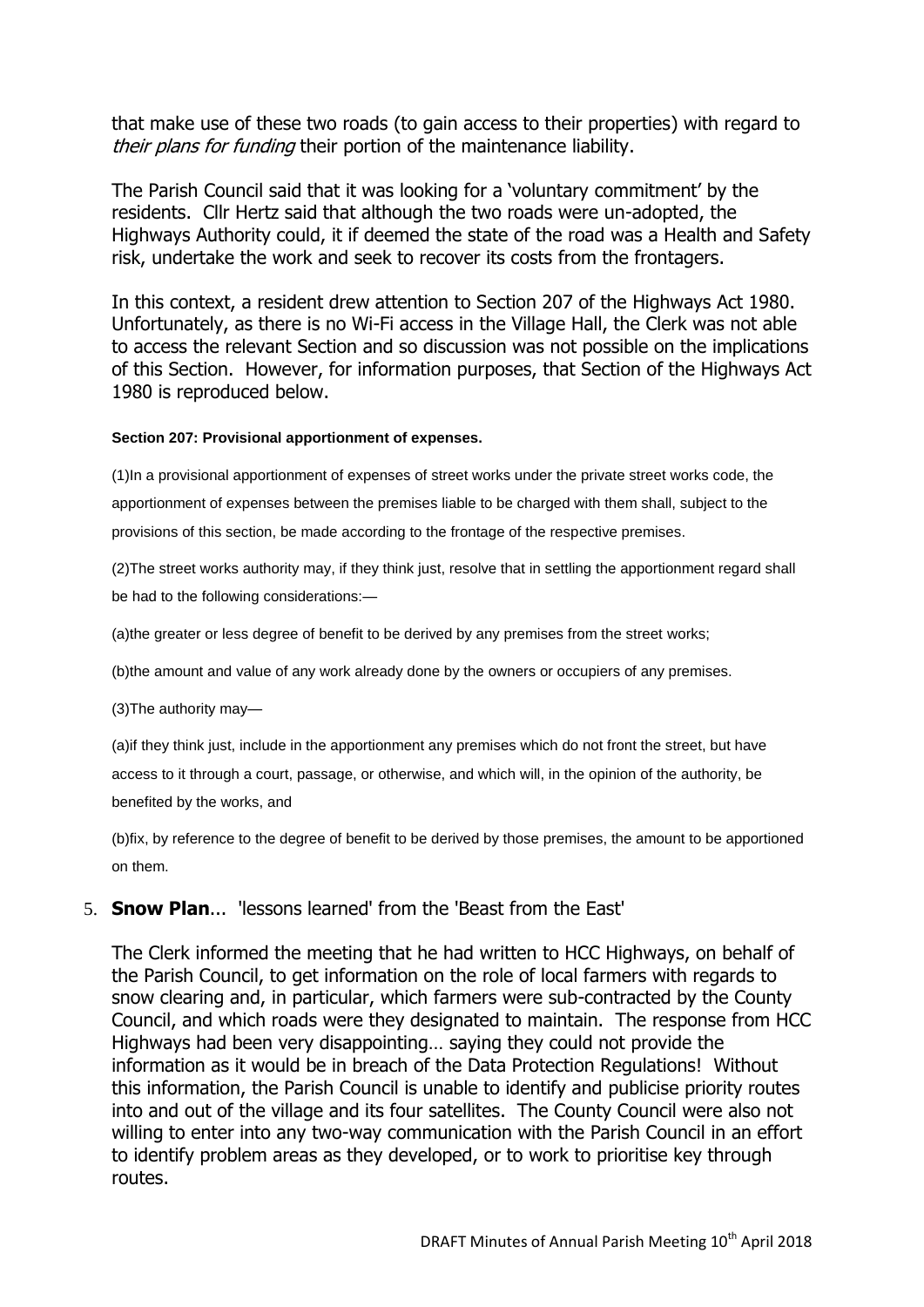Richard Lloyd and his son briefed the meeting on the problems he had tried to deal with from 4pm through to 11 pm in attempting to keep the roads into Hannington clear and to help vehicles with problems on the A339.

We also heard from Pat and Pippa Sarsfield-Hall on their stalwart activities especially in trying to pull stranded cars out of snow drifts and, together with neighbours and The Vine, providing overnight accommodation for six stranded drivers!

Information obtained so far by the Parish Council is that:-

\* HCC Highways pay a 'retainer' to around 270 'sub contractors' across the County. These people can be called out by HCC Highways in an emergency; like the one we had recently. Some are supplied with a snow plough to fit onto their tractor.

\* one of the Hannington 'farmer/sub contractors' has withdrawn from the scheme. The Parish Council cannot find out what impact this has had on designating or allocating roads within the Parish,

\* in the latest incident, 'farmers/local contractors' were transferred from their 'designated local routes' to help with the main roads.

HCC Highways have advised the Parish Council that rather than liaise with the Parish Council, 'residents' should use the HCC Highways emergency website to report problems! This may be problematic for drivers stranded in cars around Hannington as there may not be a mobile 'phone signal!!

A great 'Vote of Thanks' to Richard and his son, to Pat and Pippa, to Mandy at The Vine and to all the Hannington residents who gave so willingly of their time to help not only friends and neighbours; but 'in the true spirit of Hannington' provided essential help and support to people they have never met… and will probably never meet again.

**ACTION: Parish Council** to continue to try to get the information from HCC Highways as to which roads within the Parish are designated for clearance by their 'local sub-contractors'. If necessary, by submitting a formal request under the Freedom of Information Act.

6. **Flood areas** on Hannington Road, Nr North Oakley, and, on the road from Ibworth to Hannington

Cllr Hertz outlined the successful resolution to the flooding of Hannington Road near North Oakley. This involved the Parish Council working closely with BT Openreach, HCC Highways and the team at North Oakley Farm.

An email from a resident in advance of the meeting asked the Parish Council to try to resolve the ongoing problem with flooding on the road from Ibworth to Hannington.